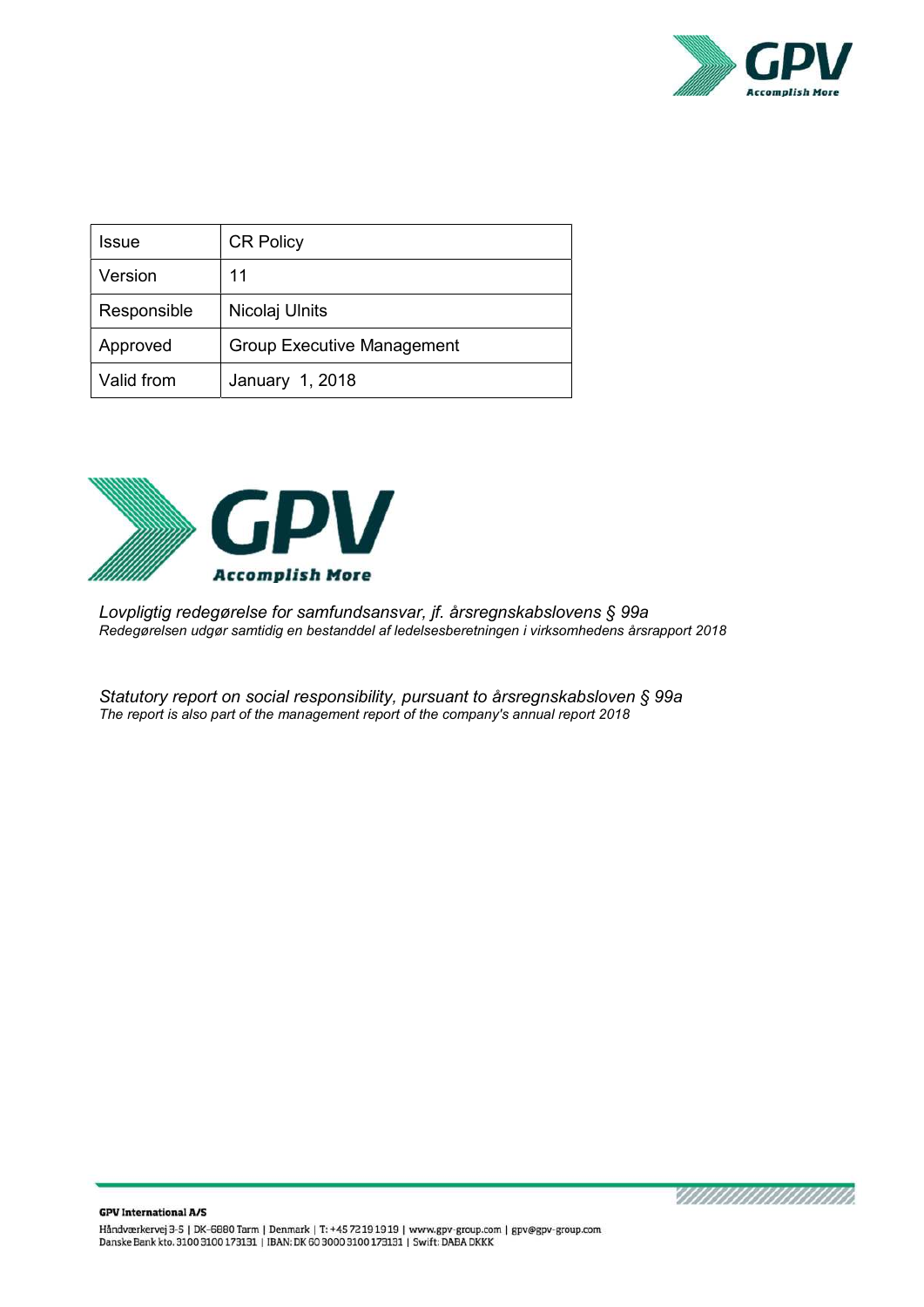

# **Table of contents**

| 3. Respect of other people, cultures and equal employment opportunities5 |
|--------------------------------------------------------------------------|
|                                                                          |
|                                                                          |
|                                                                          |
|                                                                          |
|                                                                          |

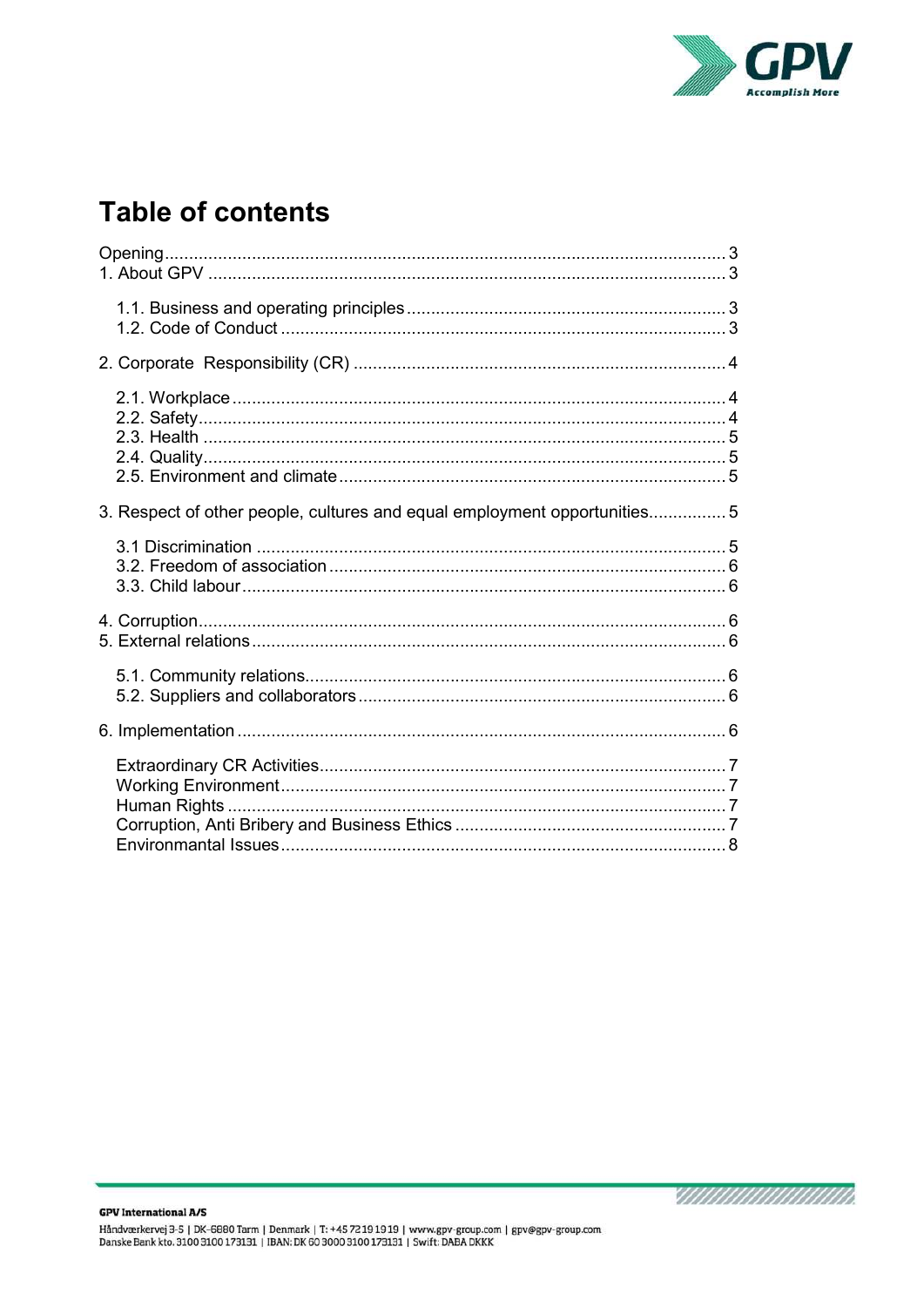

# **OPENING**

By this policy GPV group declares that we intend to meet a wide range of Corporate Responsibility (CR). As of 2018 the title of this policy has changed from Corporate Social Responsibility (CSR) to Corporate Responsibility (CR). This reflects that GPV consider responsibility and sustainability to go beyond the social elements.

The policy underlies the yearly goals set by the executive management. The goals achieved during the past year as well as effort for the coming year will appear from the annual follow up on agreed KPIs and their annual targets..

This policy requires as a minimum to fulfil the principles contained in

- **TLS 8001 (Thai Labour Standard)**
- **UN Global Compact.**

## 1. ABOUT GPV

#### 1.1. Business and operating principles

GPV is a knowledge based outsourcing partner with specialist capabilities within high technology and complex manufacturing.

GPV delivers complete solutions or components and works together with global oriented customers in the segments Clean Tech, Instruments and Industry, Medico, Marine and Defence.

GPV is a global operating company founded in Denmark and with Danish headquarters. We comply with local legislation in all the countries in which we operate.

#### 1.2. Code of Conduct

The GPV Group is dedicated to being a responsible employer and a good corporate citizen. The Code of Conduct represents our core values and reflects our continued commitment to ethical business practices and regulatory compliance.

The Code applies to all employees of the GPV Group worldwide, and it is the responsibility of Management and all employees to ensure compliance with this Code of Conduct.

In the event of non-compliance, employees are encouraged and expected to give notice to the Executive Board, and they are assured that they will suffer no retaliation or other negative consequences in such case. We take a very serious view of any suspicion of breach of GPV's Code of Conduct, and in any cases of noncompliance with the Code of Conduct, we will act.

<u>SIIIIIIIIIIIIIIIIIIII</u>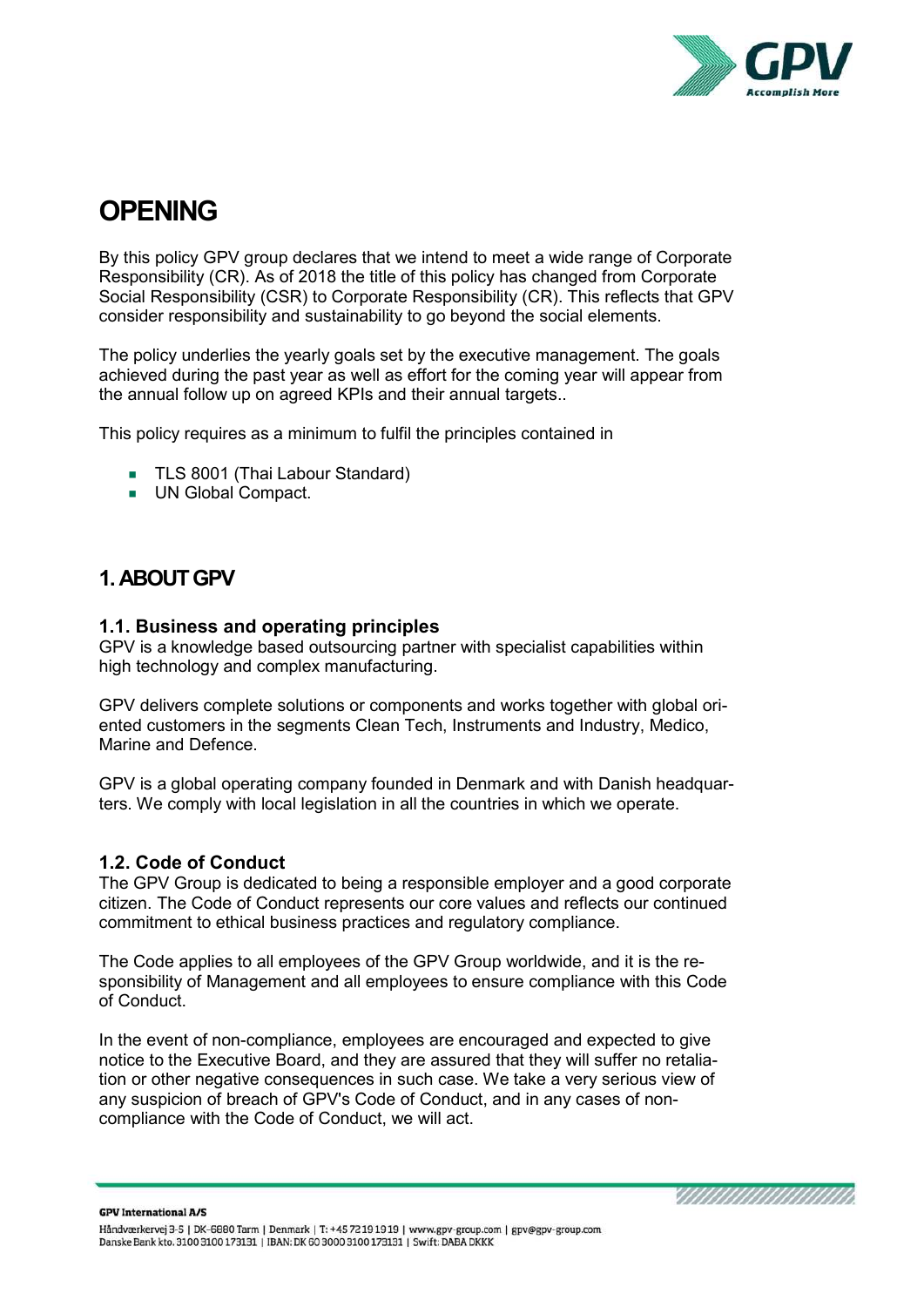

# 2. CORPORATE RESPONSIBILITY (CR)

#### 2.1. Workplace

GPV strive to continually improve our work environment. We aim to strengthen and implement a shared corporate culture which is to help us treat all colleagues equally, regardless of culture, history and tradition. If GPV employees have good working conditions and are committed to their work, together we can do the best job possible.

#### **Diversity**

In GPV we place the right people in the right job. We are looking for competencies to fill in a certain job regardless of religion, culture, colour of skin, etc.

#### **Training and development initiatives**

It is our aim to provide our colleagues with continuous and relevant education and training.

#### **Working hours**

In GPV the amount of working hours lives up to the local labour legislation. In situations where law or agreements claim overtime pay or other kind of nuisance bonus, it will be paid.

#### 2.2. Safety

GPV ensures that production in all phases of the supply chain is planned and organized to promote a safe, healthy and responsible working environment. The purpose is to avoid accidents and to ensure that the physical and mental condition of the employees does not deteriorate.

The work at GPV is carried out in accordance with the following principles:

- Risks are controlled and managed at the source
- To the extent commercial feasible, the work is adjusted to fit the individual employee in terms of equipment, as well as work and production methods
- Monotonous work is limited to minimize its impact on the employee's health
- No work methods constitute danger to the employees

GPV makes every effort to ensure that our processes are safe and that high quality standards are maintained throughout the entire supply chain, from incoming raw material to finished goods.

GPV makes every effort to ensure that no employee suffers physical or psychological harm at work.

In terms of prevention of work accidents the plant management must notify any accident to the CEO, who afterwards brings it to the upcoming management meeting for discussion to avoid similar incidents in the future.

**GPV International A/S** 

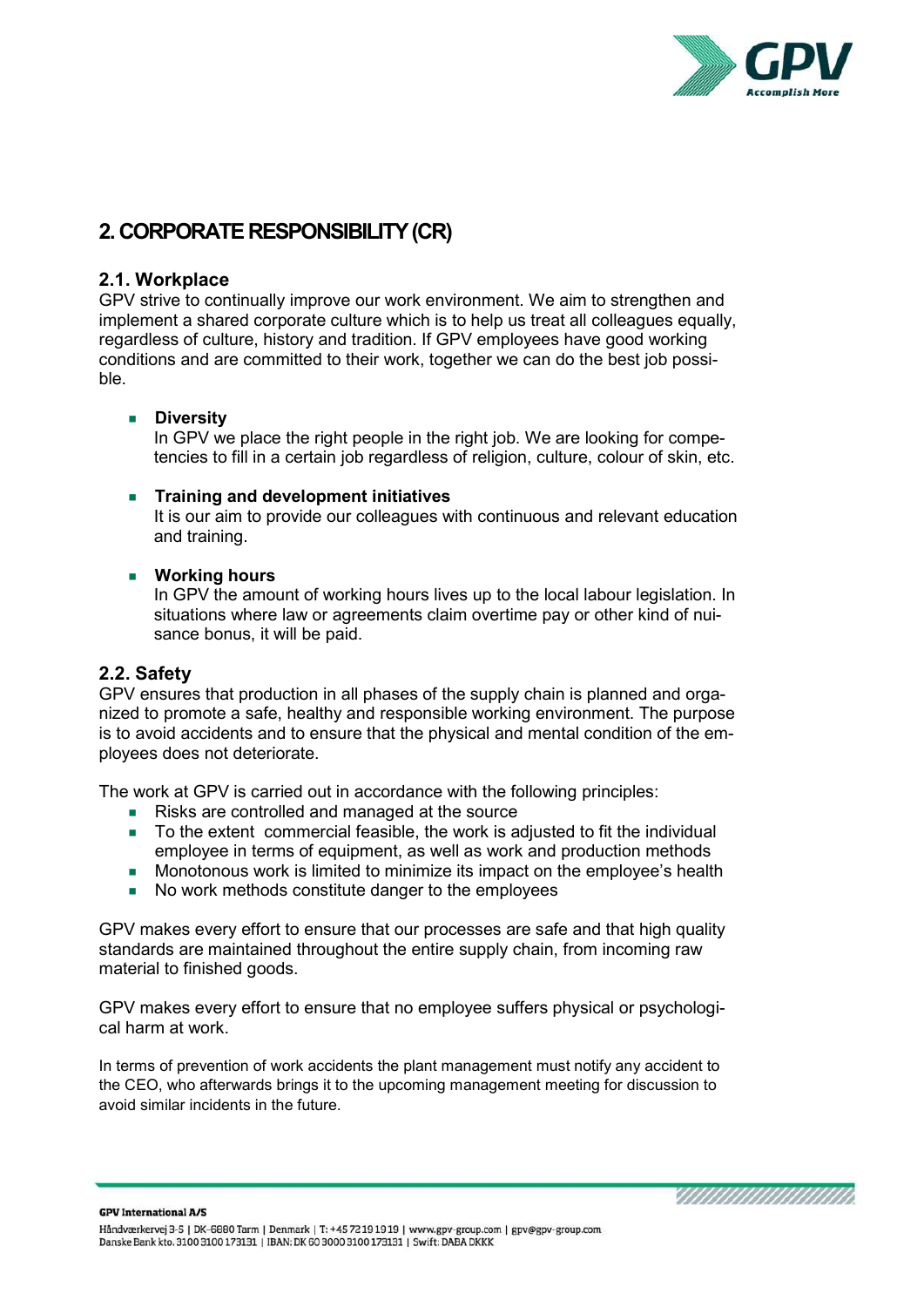

<u>SIIIIIIIIIIIIIIIIIIII</u>

#### 2.3. Health

It is important to GPV to have healthy employees. GPV ensures that efforts to improve the general health are part of the GPV way to act.

GPV helps improving the health of its employees by improving the work environment with initiatives targeting an improved well-being.

#### 2.4. Quality

GPV ensures that our suppliers show respect of high product quality and of the environment. GPV inspects and audits significant suppliers at least once a year and visits suppliers with low performance.

Internal quality conditions comply with the industry's highest standards to live up to the terms of the quality certificates GPV has achieved. These certificates are given in the CR report's data sheet.

#### 2.5. Environment and climate

The production in general affects the environment by discharging substances into the air, the ground and the water. GPV has no explicit policy to reduce our effects on the climate, but we comply with all applicable laws and regulations, and we continually work to reduce our energy and water consumption. Our aim is to contribute to sustainable development by focusing on

- **Employees**
- **Environment**
- **D** Quality

GPV is ISO 14001 certified which means that we continuously work determinedly and systematically to improve the environment. Every year GPV is evaluated by external auditors.

# 3. RESPECT OF OTHER PEOPLE, CULTURES AND EQUAL EMPLOY-MENT OPPORTUNITIES

Regardless of the country in which we operate, we maintain that the human rights of every individual should be respected and upheld.

#### 3.1 Discrimination

All GPV employees must show respect of the values and cultures of the people with whom GPV works - both internally and externally. As a natural consequence, GPV prohibits discrimination on the basis of sex, race, colour of skin, religion and beliefs, political opinion, sexual orientation, age, handicap or national, social and ethnic origins.

GPV ensures that we do not discriminate when hiring, moving, promoting or dismissing employees, or in connection with pay reviews, training and development or other working conditions. All these elements are based on relevant and objective criteria.

**GPV International A/S** Håndværkervej 3-5 | DK-6880 Tarm | Denmark | T: +45 72 19 19 19 | www.gpv-group.com | gpv@gpv-group.com Danske Bank kto. 3100 3100 173131 | IBAN: DK 60 3000 3100 173131 | Swift: DABA DKKK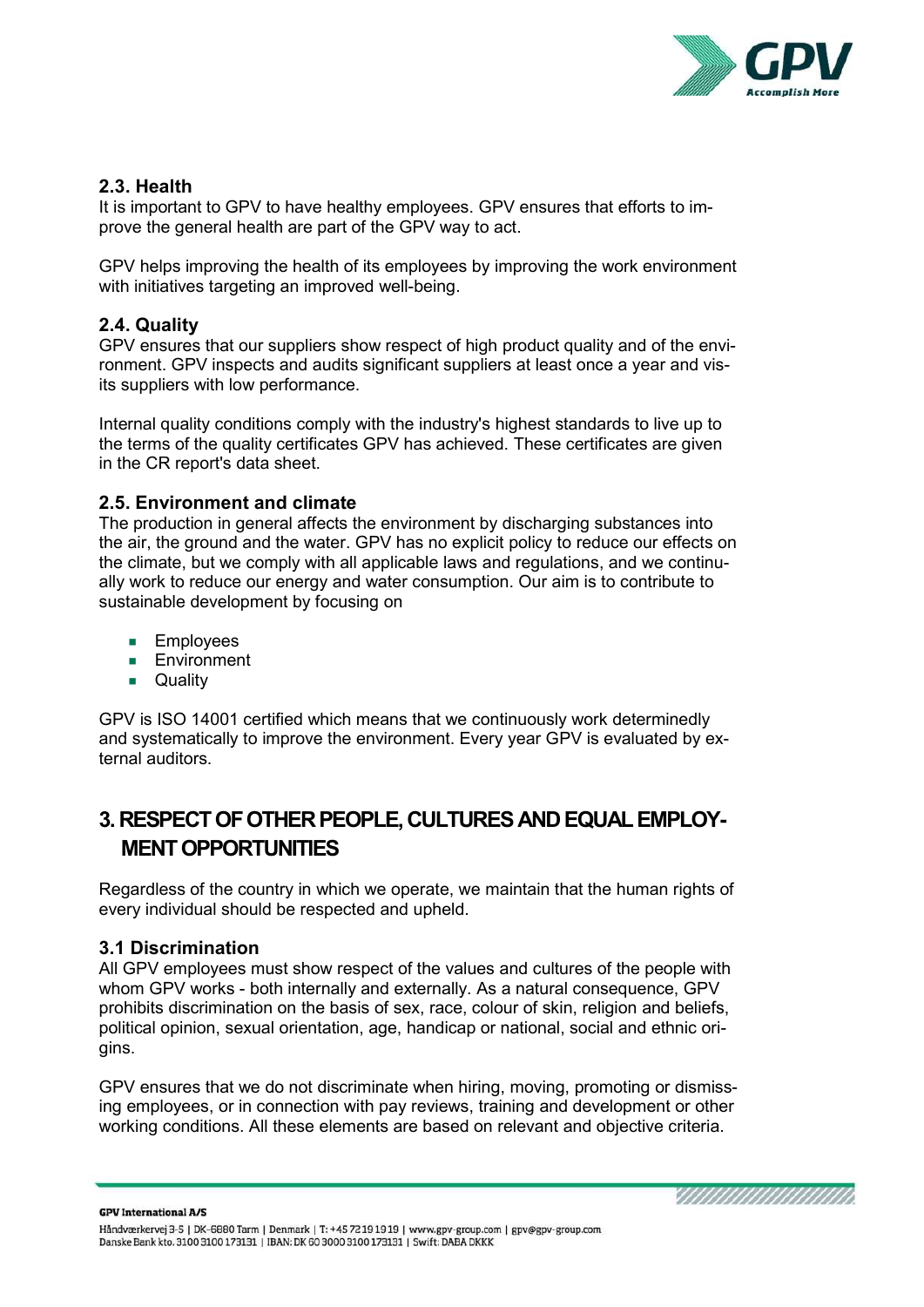

#### 3.2. Freedom of association

GPV does not interfere with the employees' choice of union or other association and respects the employees' right to organise and enter into collective bargaining.

#### 3.3. Child labour

GPV does not accept child labour. GPV is aware of and respects the ban against child labour as expressed in EU Directive 94/33/EC of 22 June 1994 on the protection of young people in the workplace, the UN Convention on Economic, Social and Cultural Rights of 16 December 1966, ILO Convention No. 138 of 26 June 1973 on Minimum Age, ILO Convention No. 182 of 17 June 1999 on the Worst Forms of Child Labour as well as the UN Convention on the Rights of the Child of 20 November 1989.

## 4. CORRUPTION

As a global company GPV is exposed in Asia and Europe - and thereby in different cultures. Each culture has different attitudes towards doing business. As expressed in our Code of Conduct, we pride ourselves of acting credibly and with integrity in all of our operations, and we do not accept or offer bribes.

## 5. EXTERNAL RELATIONS

#### 5.1. Community relations

GPV is aware of and observes all applicable laws, rules and regulations in the various countries in which we operate. GPV is responsible for understanding these laws, rules and regulations and how they apply to our business and jobs, and for preventing, detecting and reporting instances of non-compliance to the relevant individuals, institutions or authorities.

#### 5.2. Suppliers and collaborators

GPV sources raw materials in different countries. Our ambition is for our suppliers to meet our Code of Conduct which governs ethical, social and environmental responsibilities. It is essential that customers trust us if we are to sell our products. By acting responsibly, communicating openly and maintaining an on-going dialogue with customers, we create the right conditions for trust.

GPV has a set of ethical guidelines for all colleagues with external supplier relationships (see section 1.2. Code of Conduct)

### 6. IMPLEMENTATION

A number of the above mentioned issues are implemented by the guidelines established by the management and with flow down to the single management teams in each entity and department. Further GPV code of conduct has been signed by all

**GPV International A/S**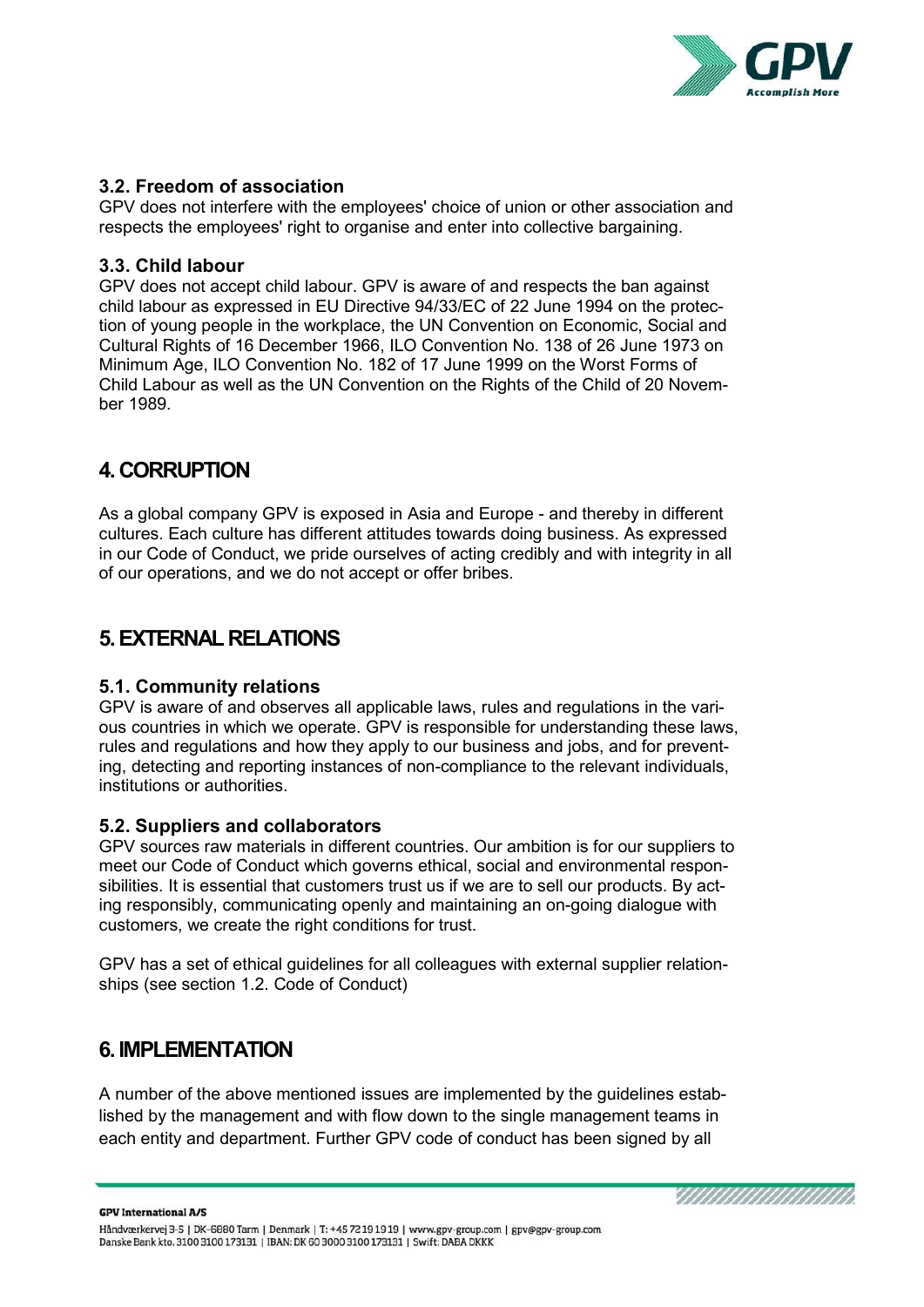

relevant employees in the organisation. Others are implemented by concrete action plans and ongoing measuring with quarterly follow-up.

As regards to discrimination, child labor, freedom of association and corruption these issues are met to the extent it is possible from the current knowledge. If suspicion appears to the management that any of this is violated, this will be investigated promptly.

On an annual basis an evaluation of the collection of measures take place and targets for the focus areas for the coming year are set by the group management. Data on all measures are collected from each entity quarterly to evaluate the progress and eventually initiate corrective actions. In 2018 the following activities has been completed and planned:

#### CR Activities 2018, completed and up-coming

Beyond the ongoing measuring a number of initiatives are initiated as a consequence of GPV's due diligence within corporate responsibility. This is to consider as an expression for GPV's willingness to participate as an active player to improve the conditions as part of the surrounding community.

In GPV E-DK all employees has accomplished a training session in Human Rights emphasizing especially the risks related to Danish working conditions.

In GPV M-DK there has been established a cooperation with the local municipal Job Center to promote health and welfare for the employees.

As previous years GPV Asia has again in 2018 offered different donations for charity project to help schools plantations and disabled children.

#### Working Environment

In the 2017 sum up of CR activities it appeared that working accidents were prevalent in the mechanics session. In order to prevent and reduce the number of working accidents from 2018 all near misses are mapped, and in GPV Asia monthly management safety meetings and safety audit by the management team has been effectuated.

#### Human Rights

In 2018 we have continued focusing on responsible Customer Relation Management. This has caused the compilation of a supplier Code of Conduct. Also an expansion of the Supplier Audit Check List has been prepared to gain an improved focus on social and labor conditions. Ahead is still the work with getting these documents alive. For this purpose relevant employees with supplier contact will in 2019 be trained to consider these elements concerning supplier selection and evaluation.

#### Corruption, Anti Bribery and Business Ethics

Primo 2018 a new e-learning tool was implemented to educate all relevant employees in anti-corruption and business ethics. Until now 77% have completed this training and we continue working to increase this in 2019. In the future all new employ-

**GPV International A/S**